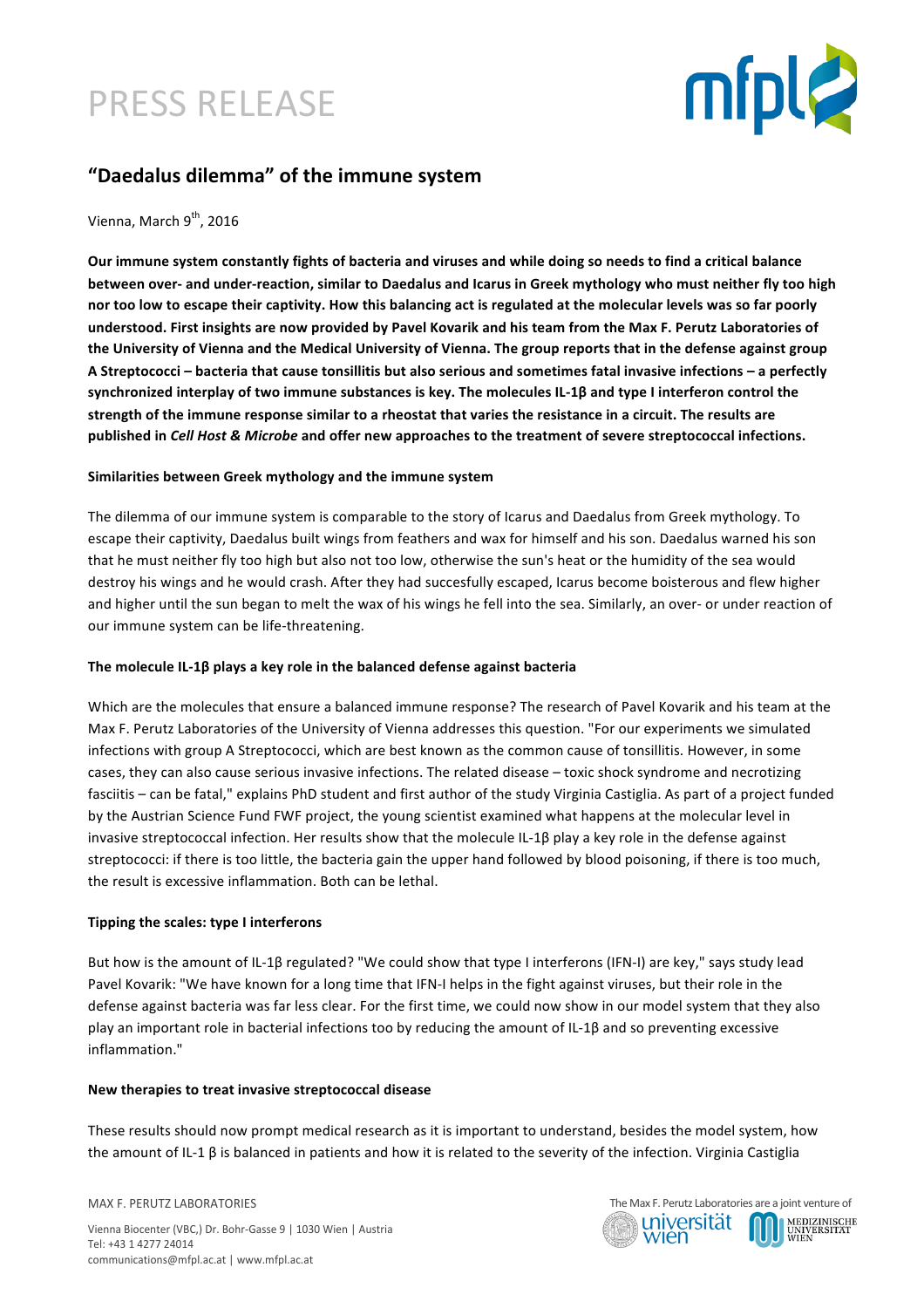# PRESS RELEASE



explains: "In our model we have shown that if IFN-I effects are reduced, treatment with inhibitors of IL-1β synthesis have positive effects and balance is restored. Once we understand the relationship between IFN-I and IL-1β in humans, we can test these and similar therapies." Until now, serious invasive streptococcal infection can only be treated symptomatically. Antibiotics only help in the early stages and anti-inflammatory agents show little effect. Often the only way is the generous removal of the inflamed tissue. So there is still a lot to do for Pavel Kovarik and his team. Virginia Castiglia also continues to address questions related to infection biology. Since mid-February, she is a Postdoc at the Institut Pasteur in Paris, funded by prestigious a Marie Curie grant from the European Union.

#### **Publication in Cell Host & Microbe:**

Virginia Castiglia, Alessandra Piersigilli, Florian Ebner, Marton Janos, Oliver Goldmann, Ursula Damböck, Andrea Kröger, Sigfried Weiss, Sylvia Knapp, Amanda M. Jamieson, Carsten Kirschning, Ulrich Kalinke, Birgit Strobl, Mathias Müller, Dagmar Stoiber, Stefan Lienenklaus & Pavel Kovarik: Type I Interferon Signaling Prevents IL-1b Driven Lethal **Systemic Hyperinflammation during Invasive Bacterial Infection of Soft Tissue.** In: Cell Host & Microbe (March 2016) DOI: http://dx.doi.org/10.1016/j.chom.2016.02.003

#### **Online Press Release:**

http://www.mfpl.ac.at/about-us/press-media-info/pressdetail/news-detail/daedalus-dilemma-of-the-immunesystem.html

#### **Press contact**

Dr. Lilly Sommer Max F. Perutz Laboratories Communications T +43-1-4277-240 14 lilly.sommer@mfpl.ac.at

The Max F. Perutz Laboratories (MFPL) are a center established by the University of Vienna and the Medical University of Vienna to provide an environment for excellent, internationally recognized research and education in the field of *Molecular Biology. On average, the MFPL host 60 independent research groups, involving more than 500 people from 40 nations.*

The Max F. Perutz Laboratories are a joint venture of